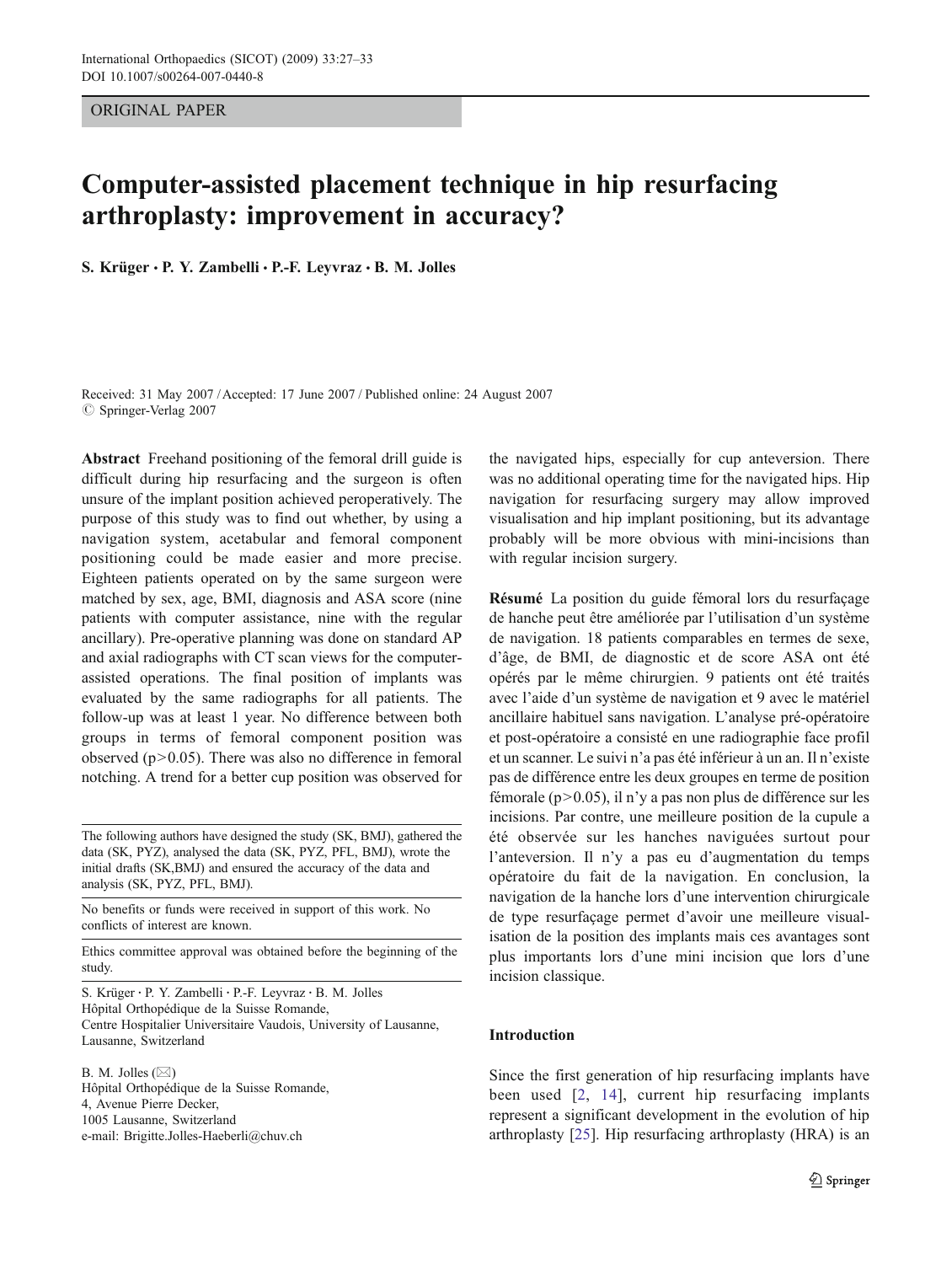attractive method to treat coxarthrosis in young and/or high activity level patients. Theoretical advantages of HRA when compared with total hip replacement (THR) could be summarised as preserving femoral bone stock by less bone resection, approximating more similar to normal hip kinematics and joint stability [[7,](#page-5-0) [9,](#page-5-0) [17,](#page-5-0) [20,](#page-6-0) [23,](#page-6-0) [24\]](#page-6-0), giving good proprioceptive feedback, restoring normal anatomy, loading the femur normally, minimising the potential for post-operative leg-length discrepancy and stress-shielding of the proximal femur [[4,](#page-5-0) [20](#page-6-0), [24\]](#page-6-0), reducing the risk of dislocation, and potentially providing easier revision since the femoral canal was not violated [\[3](#page-5-0), [8](#page-5-0), [24\]](#page-6-0).

However, despite the attractive early clinical results and success [\[3](#page-5-0), [8](#page-5-0), [24](#page-6-0)], some complications in relation with the surgical technique that are unique to this procedure continue. The surgical technique is complex and demanding for the surgeon, often related to a sub-optimal femoral component placement or notching of the femoral neck. Femoral notching and varus placement of the resurfacing component have been demonstrated to increase the risk of post-operative femoral neck fracture [\[8](#page-5-0), [20](#page-6-0)]. Computerassisted navigation systems could be used to optimise the preparation of the femoral head and femoral placement of the guide pin and component. In this way complication rates should theoretically be decreased and the placement of components improved, resulting in an improved range of motion of the hip. Length of surgery could be shortened.

The aim of the study was to assess the effectiveness and improvement in accuracy of placement of metal-on-metal hip resurfacing arthroplasty implanted with the aid of a computer-navigation system compared with a standard placement technique. The purpose was to find out whether, the preparation of the acetabulum as well as the femoral head, and the cup positioning respective to the femoral component positioning, could be made easier and more precise, by using a navigation system. In addition, we looked at the consequences of both types of surgeries in terms of functional patient outcome.

## Patients and methods

## Study groups

All patients operated on by HRA are currently included in a prospective registry of the Orthopaedic Surgery Department of our Institution after informed consent. In 2005, the nine patients operated on with a Birmingham Hip Resurfacing Arthroplasty (BHR) by one senior surgeon (PYZ) using computer-assisted surgery (c.f., description below) were matched with nine patients who underwent a standard BHR procedure by the same surgeon during the same period, by gender, age, BMI, ASA score and diagnosis. The demographic characteristics of the patients are shown in Table [1.](#page-2-0) There were no statistically significant differences between both groups as expected: the mean patient age at surgery was 47 years (range, 22 to 60 years), the body mass index (BMI) averaged  $26.7 \text{ kg/m}^2$  (22.3–33.2) and all patients were operated upon for hip osteoarthritis with a good American Society of Anaesthesiologists Classification of Physical Status (ASA) score of 1 or 2.

The average duration of follow-up was 18 months with a minimum of 1 year. All patients were invited to attend outpatient clinics, where they underwent the standard clinical and radiological examinations and completed a questionnaire recording complications of their hip arthroplasty as well as an outcome-evaluation using the Harris Hip Score [\[13](#page-5-0)], WOMAC score [\[5](#page-5-0)] and EQ-5D scale [[1\]](#page-5-0). Patients were also asked specifically about running, jogging, sporting activities and heavy manual work. The medical notes were checked to ensure that no complications or revisions had been missed.

## CAS system description

We designed a CAS system to transfer pre-operative plans to the operation theatre that included 3D planning and navigation software and a measurement arm with 6 degrees of freedom. Using the images generated from a CT scan provided in DICOM format, preliminary software is necessary for the segmentation of the femoro-acetabular area; a 3D model is then reconstructed and used as reference shape to plan the virtual surgery [\[18](#page-5-0)]. The planning software allows the surgeon to make quickly the necessary decisions regarding the selection and positioning of the implants in 3D. The anatomical and morphological criteria allow an automatic placement of the implant while preparing geometric information necessary for navigation. A range of motion simulation of the virtual prosthesis allows a study of the eventual bony impingement. During navigation, the surgeon was assisted and guided in making the gestures mapped by the planning software. This enabled the surgeon to concentrate totally on the adequate positioning of the implants of the prosthesis. The navigation instrument is a 6 degrees of freedom measurement arm, which is fixed directly onto the specific bone where the prosthesis element has to be positioned (i.e., the pelvis and the femur). This arrangement decreases the chain of uncertainty that arises using optical tracking systems. Extremely light and compact (about 600 g), the arm measures the position and orientation of the tools relative to the bone in a direct way. In addition to the advantages of control and precision, this technique allows a progressive reduction of the incision size, making the procedure less invasive [[18\]](#page-5-0).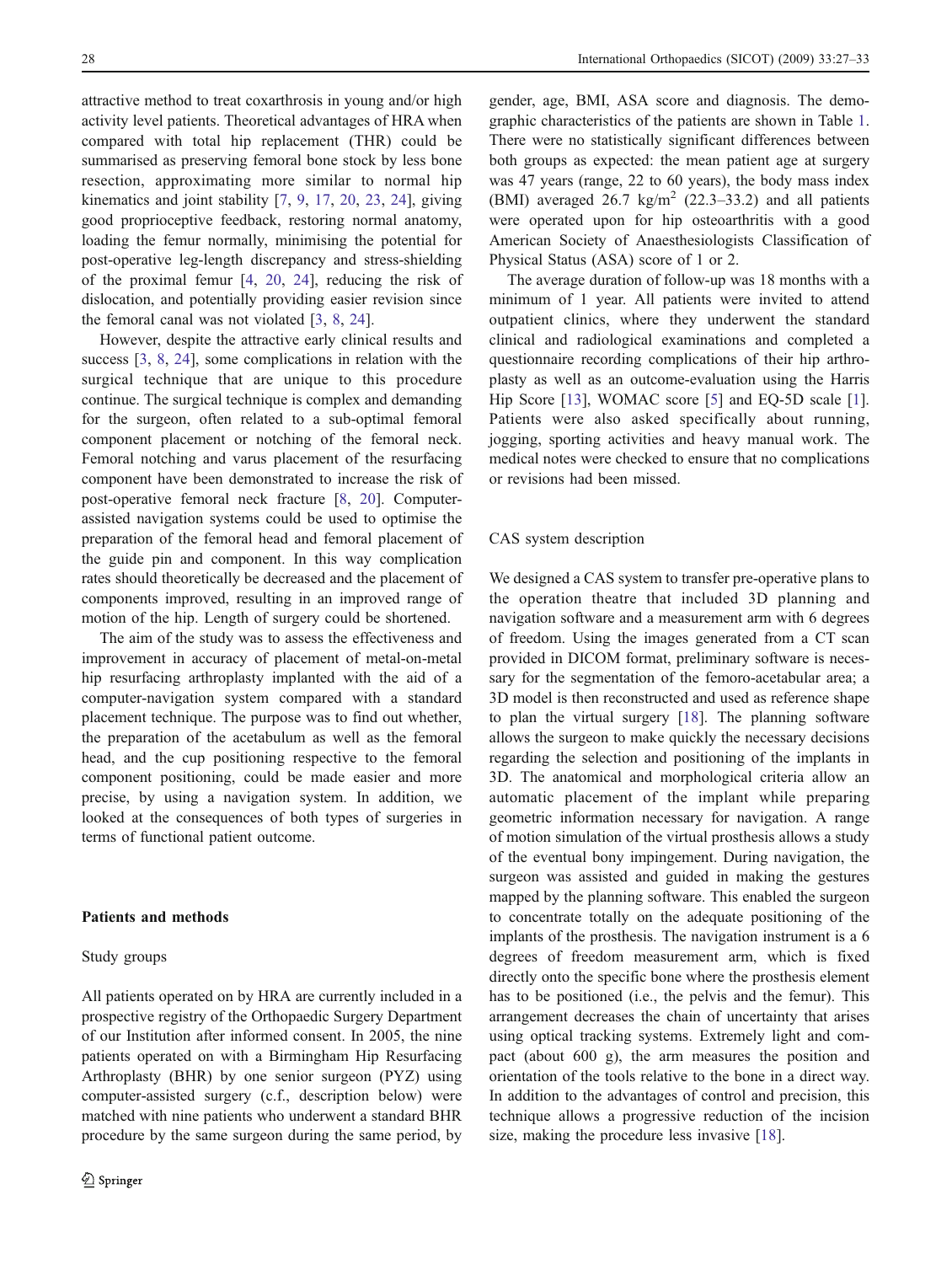<span id="page-2-0"></span>Table 1 Patient characteristics

| Characteristics    | Conventional group       | Navigation group         | p-value |  |
|--------------------|--------------------------|--------------------------|---------|--|
| Sex (male: female) | 5:4                      | 5:4                      | 1.0     |  |
| Age [years]        | $48.2(32-60)$            | $46.4(22-57)$            | 0.71    |  |
| BMI [kg/m2]        | $26.4(22.3-30.5)$        | $27.0(20.3-33.2)$        | 0.69    |  |
| ASA score          | $1.6(1-2)$               | $1.3(1-2)$               | 0.37    |  |
| Diagnosis          | Hip osteoarthritis (all) | Hip osteoarthritis (all) | 1.0     |  |

#### Surgical technique and hospital course

Pre-operative planning was done on standard AP and axial radiographs of the hip as well as CT scan views for the computer-assisted operations. All operations were performed using the postero-lateral approach of Moore with the details described by McMinn [[21\]](#page-6-0). In all cases, the Birmingham hip resurfacing implants (Midland Medical Technologies, Birmingham, UK) were used.

All patients were managed similarly with prophylactic antibiotics for 1 day. Thromboprophylaxis comprised the use of sub-cutaneous low-molecular-weight heparins from day 1 to day 4, followed by low-dose of warfarin for a total length of 6 weeks. All patients were allowed partial weight bearing (20 kg) for 6 weeks. Walking was begun on the second postoperative day. Sports were generally permitted at 4 months postoperatively.

#### Standard radiographic analysis

Anteroposterior (AP) and lateral radiographs were taken and compared between the the pre- and post-operative time (24 h, 3 months and at follow-up) (Table [2](#page-3-0)). Changes around the femoral component of the hip resurfacing implants were described on the AP radiographs using the zones 1–3 of Amstutz [[3\]](#page-5-0) as well as on the lateral radiographs (assigned zones 4 to 6 from anterior to posterior). Changes around the acetabular component were described on the AP radiographs using the zones of DeLee and Charnley [\[10](#page-5-0)] and on the lateral radiographs from zones IV to VI from anterior to posterior. Implant positioning was analysed using the definitions of Jolles [\[16](#page-5-0)].

## Statistical methods

The null hypothesis of this study was that there is no difference between computer-assisted navigational alignment and conventional alignment (freehand or using a mechanical guide) in terms of implant positioning as seen on X-rays. For statistical analysis the patient data were entered on a computer Excel® (Microsoft Office) sheet and subsequently analysed with the Stata*™* 8.2 (Stata Corporation College Station, TX) software. Data were analysed as a whole and for each treatment group between baseline and follow-up times for each observation. Means, standard deviations, absolute and relative frequencies were analysed. The data was analysed by non-parametric tests using the Wilcoxon signed-rank test at the 0.05 level of significance.

## Results

The only difference that was observed between both groups was a trend for a better cup position, especially for cup anteversion, in the navigated hips.

#### Radiographic results

There was no statistically significant difference between both groups in terms of femoral component position (p> 0.05) or in femoral notching (absent in both study groups).

A trend for a better cup position was observed for the navigated hips especially for cup anteversion: as for the conventional group, a mean value of 32 degrees (range 20– 55) was noted compared to 23 degrees (range  $15-35$ , p= 0.09) for the computer-navigated group.

#### Operative time results

There was no additional operating time for the hips implanted with the computer-navigation system: the conventional group had a mean operative time of 102 min (range 74–135) compared to 100 min (range 70–125,  $p=$ 0.82) for the computer-navigated group.

#### Outcome scores

There were no statistically significant differences between both groups neither between the Harris Hip Scores (HHS at 3 months:  $p=0.90$ , at  $1-2$  years:  $p=1.00$ ) nor for the WOMAC scores (pre-operatively:  $p=0.72$ , post-operatively: p=0.99). The same results were achieved for the personal satisfaction questionnaires between the two groups of patients, as shown in Table [3.](#page-3-0)

### Complications

In the conventional group, we observed one patient with a deep vein thrombosis (DVT). This patient was 54 years old (mean of the group 47), with a BMI of  $28.7 \text{ kg/m}^2$  (mean of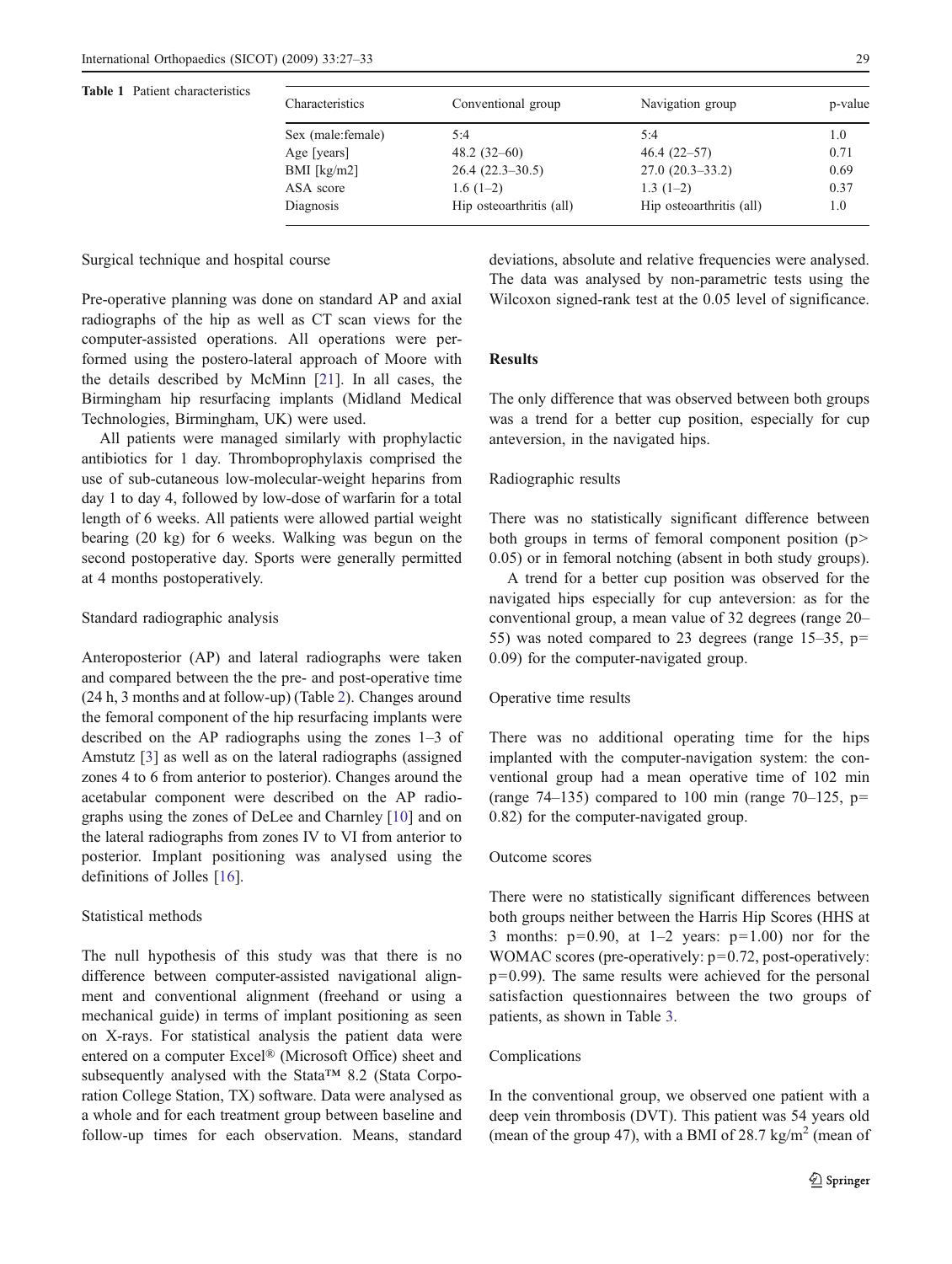| Radiograph                 | Variable                                   | Conventional group                       | Navigation group                             |
|----------------------------|--------------------------------------------|------------------------------------------|----------------------------------------------|
| Pre-operative AP pelvis    | Neck-shaft angle                           | $141.7(135-150)$                         | $143.1(135-150)$                             |
|                            | Femoral offset                             | $2.9(1.9-2.7)$                           | $3.0(2.4 - 3.7)$                             |
|                            | Acetabular offset                          | $2.7(2.4-3.0)$                           | $2.2(1.6-2.8)$                               |
|                            | AMA abduction moment arm                   | $3.8(3.2 - 4.8)$                         | $3.3(2.9-3.8)$                               |
|                            | BMA body moment arm                        | $6.5(5.7-7.1)$                           | $6.2(4.5-7.6)$                               |
|                            | Presence of femoral head cysts             | $8 \times \text{yes}/1 \times \text{no}$ | $7\times$ yes/2 $\times$ no                  |
|                            | Presence of acetabular cysts               | $8 \times \text{yes}/1 \times \text{no}$ | $8 \times \text{yes}/1 \times \text{no}$     |
| Pre-operative lateral hip  | Ante-/retroversion of femoral neck         | 20.6                                     | 11.7                                         |
|                            | Presence of femoral head cysts             | $8 \times \text{yes}/1 \times \text{no}$ | $7\times$ yes/2 $\times$ no                  |
|                            | Presence of acetabular cysts               | $8 \times \text{yes}/1 \times \text{no}$ | $8 \times \text{yes}/1 \times \text{no}$     |
| Post-operative AP pelvis   | Stem/shaft angle                           | $142.6(135-150)$                         | 143.1 (140-150)                              |
|                            | Stem offset                                | $3.2(2.3-4.1)$                           | $3.2(2.6-4.1)$                               |
|                            | Cup offset                                 | $2.3(2.0-2.8)$                           | $2.1(1.8-2.3)$                               |
|                            | AMA abduction moment arm                   | $3.6(3.1-4.2)$                           | $3.6(3.2-4.1)$                               |
|                            | BMA body moment arm                        | $6.2(5.6-6.8)$                           | $6.7(5.5-11.7)$                              |
|                            | Cup abduction angle                        | $40.0(30-50)$                            | $43.9(30-55)$                                |
|                            | Varus/valgus of femoral component          | $0.9(-7-15)$                             | $0.4(-10-10)$                                |
|                            | Notching of the femoral neck               | N <sub>0</sub>                           | N <sub>0</sub>                               |
|                            | Uncovered reamed bone                      | $5 \times n_0/4 \times \text{yes}$       | $8 \times \text{no}/1 \times \text{yes}$     |
| Post-operative lateral hip | Ante-/retroversion of the stem             | $16.7 (-2-30)$                           | $15.1(3-35)$                                 |
|                            | Notching of the femoral neck               | N <sub>0</sub>                           | No                                           |
|                            | Uncovered reamed bone                      | $5 \times n_0/4 \times \text{yes}$       | $8 \times no/1 \times yes$                   |
| Follow-up AP pelvis        | Periprosthetic stem lucent lines $(>1$ mm) | N <sub>0</sub>                           | N <sub>0</sub>                               |
|                            | Periprosthetic cup lucent lines            | $3 \times n_0/6 \times z$ zones I-III    | $5 \times \text{no}/4 \times \text{zone}$ II |
|                            | Implant migration                          | N <sub>0</sub>                           | N <sub>0</sub>                               |
|                            | Change in neck density of trabeculation    | No                                       | No                                           |
|                            | Femoral neck cortical hypertrophy          | N <sub>0</sub>                           | N <sub>0</sub>                               |
| Follow-up lateral hip      | Periprosthetic stem lucent lines (>1 mm)   | No                                       | No                                           |
|                            | Implant migration                          | No                                       | No                                           |
|                            | Change in neck density of trabeculation    | No.                                      | No                                           |
|                            | Femoral neck cortical hypertrophy          | No                                       | No                                           |

<span id="page-3-0"></span>Table 2 Radiographic variables examined using the definition of Gruen [\[12\]](#page-5-0), De Lee and Charnley [[10](#page-5-0)], Jolles [\[15\]](#page-5-0) and Amstutz [\[3\]](#page-5-0) (AP: anteroposterior, AMA: abductor moment arm, BMA: body moment arm) and results for both groups

the group 26.4), an ASA score of 2 (mean 1.6), an operating time of 90 min (mean 102) and blood loss of 800 ml (mean 460). He was treated successfully with therapeutic anticoagulation for a 6-month period.

[e.g., fracture of the femoral neck, loosening, revision (stem/ acetabulum), conversion to THA, dislocation, range of movement impaired compared to preoperative status, limb length discrepancy, wound dehiscence, infection (deep), nerve palsy or death].

Otherwise, we did not have any other complications in our collectives, such as described in the specialised literature

| Harris Hip Score (HHS)                                                    | 3 months follow-up | $1-2$ years follow-up |  |
|---------------------------------------------------------------------------|--------------------|-----------------------|--|
| Total (max. $100 = best$ )                                                |                    |                       |  |
| Conventional hips                                                         | $90.5(68-100)$     | $97(93-100)$          |  |
| Navigated hips                                                            | $91.1(75-99)$      | $97(92 - 100)$        |  |
| Statistical difference                                                    | No, $p=0.90$       | No, $p=1.00$          |  |
| Western Ontario and McMaster Universities<br>Osteoarthritis Index (WOMAC) | Pre-operatively    | Post-operatively      |  |
| Total (min. $0 = best$ )                                                  |                    |                       |  |
| Conventional hips                                                         | 53.6 $(41-61)$     | $12.3(3-26)$          |  |
| Navigated hips                                                            | $57(30-76)$        | $12.2(3-25)$          |  |
| Statistical difference                                                    | No, $p=0.72$       | No, $p=0.99$          |  |
|                                                                           |                    |                       |  |

Table 3 Outcome scores for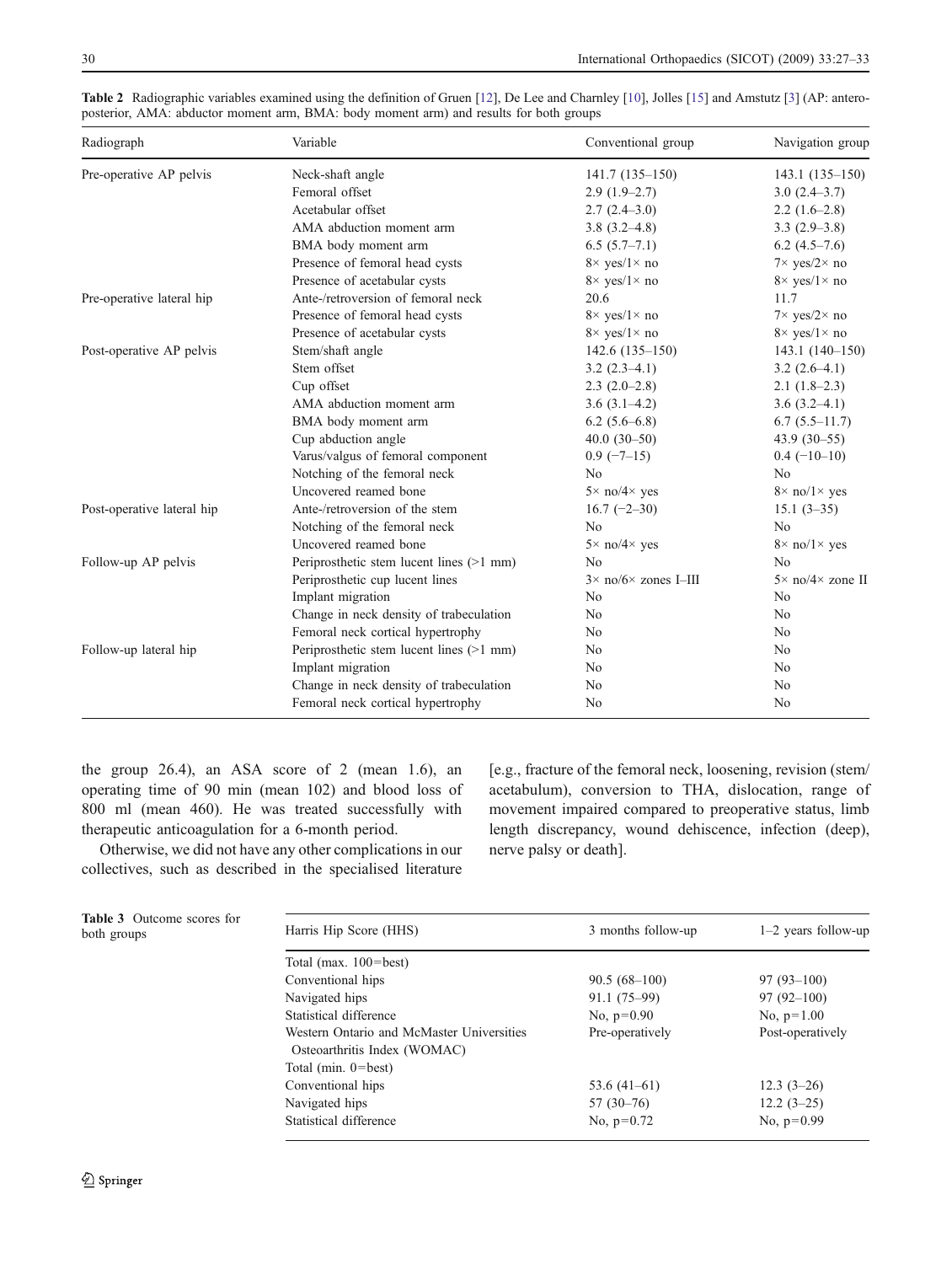<span id="page-4-0"></span>Table 4 Comparison of accuracy in cup positioning in

| <b>Table 4</b> Comparison of accu-<br>racy in cup positioning in<br>studies using computer-assisted<br>navigations systems for THA | Accuracy (range)                                        | Jolles 2004 ( $n=150$ ) | DiGioia 2005 ( $n=38$ ) | Krüger 2007 ( $n=18$ ) |  |
|------------------------------------------------------------------------------------------------------------------------------------|---------------------------------------------------------|-------------------------|-------------------------|------------------------|--|
|                                                                                                                                    | Anteversion (ideal position searched: 15 <sup>o</sup> ) |                         |                         |                        |  |
| in vitro (by Jolles $[15]$ ) and in                                                                                                | Conventional hips                                       | $8.0(5.5-10.5)$         |                         | $17(5-40)$             |  |
| vivo for BHR (by DiGioia [11]                                                                                                      | Navigated hips                                          | $1.5(1.9-2.0)$          | $3.7(0-16.2)$           | $8(0-20)$              |  |
| and Krüger)                                                                                                                        | Statistical difference                                  | No, $p \le 0.0001$      |                         | No, $p=0.099$          |  |
|                                                                                                                                    | Abduction (ideal position searched: 45°)                |                         |                         |                        |  |
|                                                                                                                                    | Conventional hips                                       | $4.0(3.0-5.5)$          |                         | $7.2(5-15)$            |  |
|                                                                                                                                    | Navigated hips                                          | $2.5(2.0-3.5)$          | $9.0(0-18.4)$           | $5.6(0-15)$            |  |
|                                                                                                                                    | Statistical difference                                  | No, $p=0.866$           |                         | No, $p=0.44$           |  |
|                                                                                                                                    |                                                         |                         |                         |                        |  |

## Discussion

The concept of hip resurfacing arthroplasty has stimulated the development of new techniques to help surgeons achieve optimal cup orientation and exact positioning of the femoral component through guided drilling, guided reaming and mechanical acetabular alignment guides. However, poor re-sults have been observed with their use [[11](#page-5-0), [19\]](#page-6-0). Computernavigated concepts indicate that the precision of implant positioning could be improved and complications could be decreased, but the results obtained here for resurfacing hips did not show statistical differences between conventional and navigation methods of implant positioning.

Although this study has a relatively low number of patients, the pre-operative mandatory computer-tomography scan for the navigation group in a young adult population, and prospective data collection, the differences between both patient groups at baseline were minimised by matching cases. All operations were performed by a only hip specialist surgeon using the same approach for all

patients, and the analysis was performed by an independent observer.

While comparing the results of studies that are looking for advantages of computer-navigation systems for THR, we found the same trend of positioning improvement in accuracy and presion for the acetabular component (Table 4) [\[6](#page-5-0), [15\]](#page-5-0). In all three studies, the preoperative planning for cup placement using navigation systems was done from a computed tomography scan. Jolles [[15\]](#page-5-0) demonstrated that computer-assisted cup placement was an accurate and reproducible technique and that it was more accurate than traditional methods of cup positioning. The accuracy of cup abduction and anteversion was assessed with an electromagnetic system, which is more precise than angular measurements on radiographs used in clinics. The limitation of this study was inherent to the in vitro conditions. DiGioia [\[11\]](#page-5-0) noted in his study the error of different measurement methods. He asks for more reliable tools to provide reproducible and accurate acetabular alignment. He found significant variation in cup alignment while only

|                                           | De Smet (2002)                  | Amstutz $(2004)$                                            | Pollard (2006)                   | Krüger (2007)                |
|-------------------------------------------|---------------------------------|-------------------------------------------------------------|----------------------------------|------------------------------|
| Number of hips                            | 198                             | 400                                                         | 108                              | 18                           |
| Age [years]                               | 49.5 $(16-75)$                  | $48.2(15-77)$                                               | $49.8(18-67)$                    | $47(22 - 57)$                |
| BMI $[kg/m2]$                             | $27(18.8-42.1)$                 | $27(17.5-46.4)$                                             | $26.4(18.5-37.0)$                | $27.0(20.3-33.2)$            |
| Sex $[m: f]$                              | 7:3                             | 7.3:2.7                                                     | 7.6:2.4                          | 5:4                          |
| Blood loss [ml]                           | $466(250-1,500)$                |                                                             |                                  | 480 (200-960)                |
| Operating time [min]                      | $96(45 - 240)$                  |                                                             |                                  | $100(70-125)$                |
| Cup abduction angle $\lceil \circ \rceil$ | $46.4(29-61)$                   |                                                             |                                  | $43.9(30-55)$                |
| Migration of femoral component            |                                 | $3.9\%$                                                     | 8%                               | $0\%$                        |
| Complications                             | $4.5\%$                         | $5\%$                                                       | 6%                               | $5.5\%$                      |
| Revision                                  |                                 | $3\%$                                                       | 6%                               | $0\%$                        |
| Harris Hip Score                          | 67% excellent<br>$31\%$ good    | $93.5(41-100)$                                              |                                  | $97(92 - 100)$               |
| Follow-up [years]                         | $1.01(0.5-3.5)$                 | $3,5(2-6)$                                                  | $5 - 7$                          | $1 - 2$                      |
| Study characteristics                     | Case series<br>No control group | Case series<br>No control group                             | Mached pairs                     | Mached pairs                 |
| Used implants                             | BHR (MMT,<br>Birmingham, UK)    | Conserve Plus (Wright Medical<br>Technology, Arlington, TN) | THA-BHR (MMT,<br>Birmingham, UK) | BHR (MMT,<br>Birmingham, UK) |

Table 5 Comparison of HRA results in recent studies of hip resurfacing [\[3](#page-5-0), [9](#page-5-0), [22\]](#page-6-0)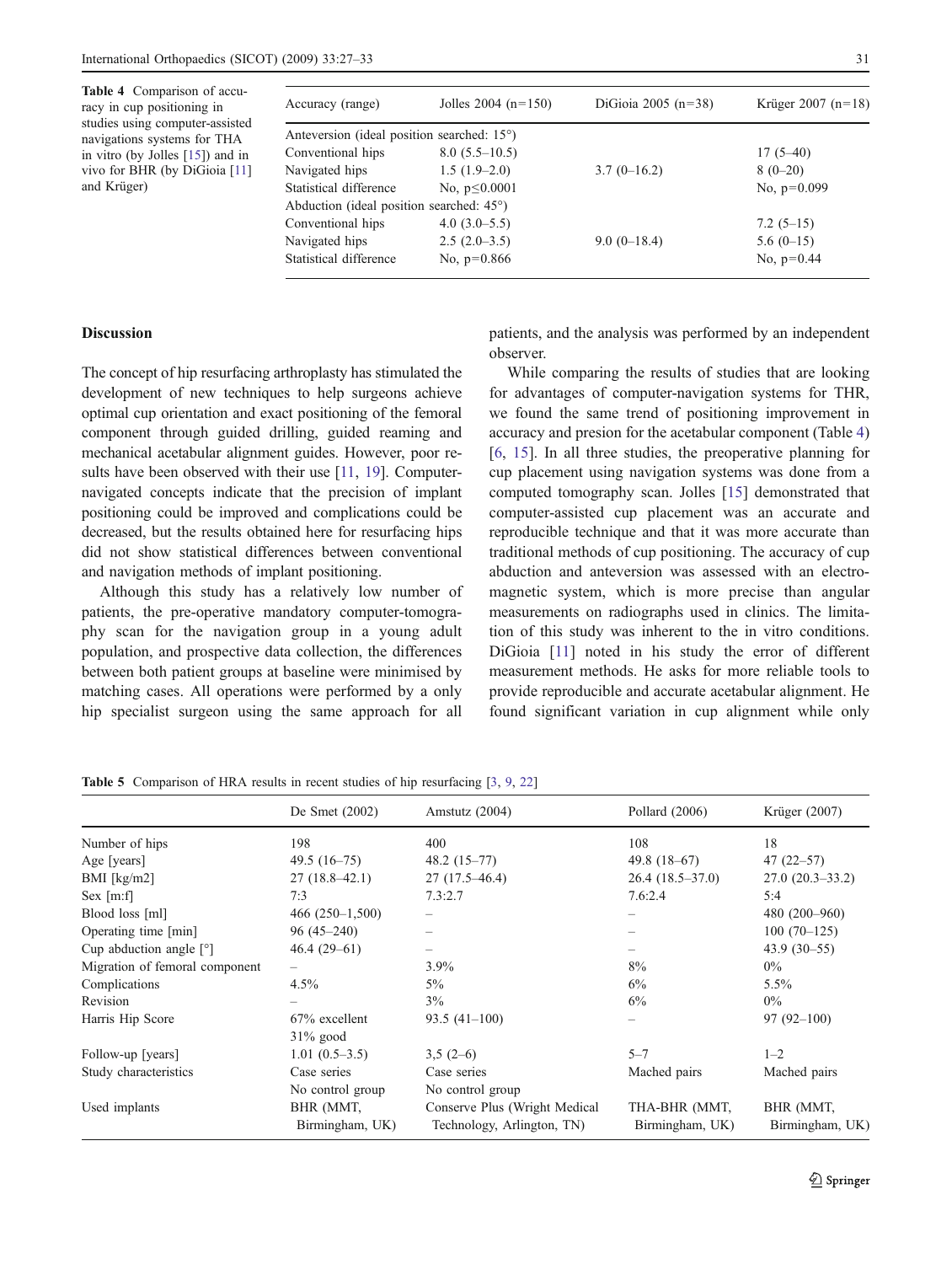<span id="page-5-0"></span>using the mechanical guide that would have resulted in unacceptable acetabulum alignment.

Our results in terms of outcome scores are similar to those obtained by De Smet [9], Amstutz [3] and Pollard [\[22\]](#page-6-0) in studies of resurfacing hips without navigation (Table [5\)](#page-4-0). Patients had a high level of activities, including sports, in the age range values. In all of the studies more male patients were treated than female. This was probably due to the better bone stock and the incidence of less osteoporosis in men. Length of surgery and blood loss were only mentioned in De Smet's study, which was similar to the classical total hip arthroplasty procedure and also similar to our results. De Smet describes cup abduction angles similar to ours. Amstutz described radiological signs as radiolucent lines in over 25% and migration of femoral components in 3.9%. Pollard found a sclerotic line in 60% of femoral components and 10% of the femoral components with radiolucent lines had migrated. Complication rates were also similar to ours, and we have had no revisions. This may due to the patient selection, the number of patients and the experience of the surgeon. It is important to avoid notching the neck and to cover all of the reamed bone with the component, which was achieved in all of our cases.

De Smet and Amstutz described the functional outcome by the Harris Hip Score. De Smet did not report the exact score, but found 67% with excellent and 31% with good results. Amstutz demonstrated a mean Harris Hip Score of 93.5 points. In our study, the level was similar (97 of 100 points).

During the computer-navigated procedure there is always a risk of disconnection of the reference fixation zone or a risk of imprecise registration of the pelvis, while the femoral segmentation might be difficult. However, centering of the acetabulum component was found extremely precise (up to 2 mm) with an accurately positioned axis. In severe deformities, component positioning might be found more easily with a navigation system, therefore allowing smaller incisions (minimally invasive approach).

## Conclusion

Computer-assisted placement technique was found to be an accurate and reproducible technique for hip resurfacing arthroplasty. The cup position was better achieved for the navigated hips than by the traditional method of positioning used in this study, even for the well-trained surgeon.

Hip navigation for resurfacing surgery may allow improved visualisation and cup positioning.

Its advantages would probably be more obvious in severe deformities or with mini-incisions than with regular incision surgery for femoral implant positioning.

Outcome-based research and long-term follow-up are necessary to assess the clinical and economic impact of a computer-navigated method for hip resurfacing.

Acknowledgments We thank our data manager Mr Heinrich Ariss.

## References

- 1. (1990) EuroQol-a new facility for the measurement of healthrelated quality of life. The EuroQol Group. Health Policy 16: 199–208
- 2. Amstutz HC (2006) Hip resurfacing arthroplasty. J Am Acad Orthop Surg 14:452–453
- 3. Amstutz HC, Beaule PE, Dorey FJ, Le Duff MJ, Campbell PA, Gruen TA (2004) Metal-on-metal hybrid surface arthroplasty: 2 to 6-year follow-up study. J Bone Joint Surg Am 86-A:28–39
- 4. Beaule PE, Amstutz HC, Le Duff M, Dorey F (2004) Surface arthroplasty for osteonecrosis of the hip: hemiresurfacing versus metal-on-metal hybrid resurfacing. J Arthroplasty 19:54–58
- 5. Bellamy N, Buchanan WW, Goldsmith CH, Campbell J, Stitt LW (1988) Validation study of WOMAC: a health status instrument for measuring clinically important patient relevant outcomes to antirheumatic drug therapy in patients with osteoarthritis of the hip or knee. J Rheumatol 15:1833-1840
- 6. Blendea S, Eckman K, Jaramaz B, Levison TJ, Digioia AM III (2005) Measurements of acetabular cup position and pelvic spatial orientation after total hip arthroplasty using computed tomography/ radiography matching. Comput Aided Surg 10:37–43
- 7. Cossey AJ, Back DL, Shimmin A, Young D, Spriggins AJ (2005) The nonoperative management of periprosthetic fractures associated with the Birmingham hip resurfacing procedure. J Arthroplasty 20: 358–361
- 8. Daniel J, Pynsent PB, McMinn DJ (2004) Metal-on-metal resurfacing of the hip in patients under the age of 55 years with osteoarthritis. J Bone Joint Surg Br 86:177–184
- 9. De Smet KA, Pattyn C, Verdonk R (2002) Early results pf primary Birmingham hip resurfacing using a hybrid metal-on-metal couple. Hip Int 12:158–162
- 10. DeLee JG, Charnley J (1976) Radiological demarcation of cemented sockets in total hip replacement. Clin Orthop Relat Res 20–32
- 11. DiGioia AM III, Jaramaz B, Plackeseychuk AY et al (2002) Comparison of a mechanical acetabuar alignment guide with computer placement of the socket. J Arthroplasty 17:359–364
- 12. Gruen TA, McNeice GM, Amstutz HC (1979) "Modes of failure" of cemented stem-type femoral components: a radiographic analysis of loosening. Clin Orthop Relat Res 17–27
- 13. Harris WH (1969) Traumatic arthritis of the hip after dislocation and acetabular fractures: treatment by mold arthroplasty. An endresult study using a new method of result evaluation. J Bone Joint Surg Am 51:737–755
- 14. Howie DW, Campbell D, McGee M, Cornish BL (1990) Wagner resurfacing hip arthroplasty. The results of one hundred consecutive arthroplasties after 8 to 10 years. J Bone Joint Surg Am 72: 708–714
- 15. Jolles BM, Genoud P, Hoffmeyer P (2004) Computer-assisted cup placement techniques in total hip arthroplasty improve accuracy of placement. Clin Orthop Relat Res 426:174–179
- 16. Jolles BM, Zangger P, Leyvraz PF (2002) Factors predisposing to dislocation after primary total hip arthroplasty: a multivariate analysis. J Arthroplasty 17:282–288
- 17. Loughead JM, Chesney D, Holland JP, McCaskie AW (2005) Comparison of offset in Birmingham hip resurfacing and hybrid total hip arthroplasty. J Bone Joint Surg Br 87:163–166
- 18. Marti G, Baur C, Zambelli PY (2004) Optimal femoral head contour segmentation in CT images using dynamic programming. Technol Health Care 12:315–322